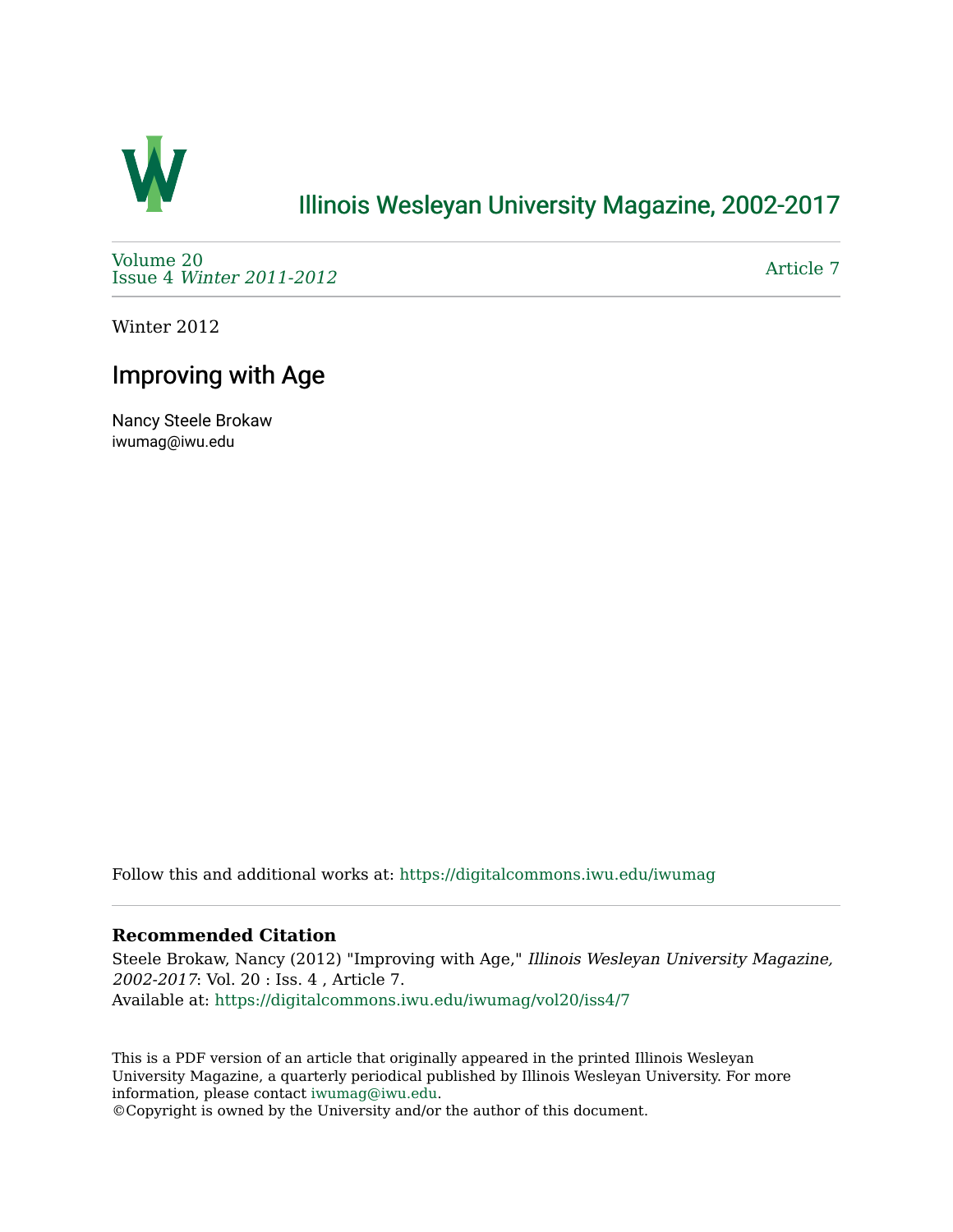# Improving with Age

Retired professor D. Paul Miller reveals what keeps him going strong at 94.

### **Story by NANCY (STEELE) BROKAW '71**



**Miller sometimes bicycles to Evergreen Lake, almost 25 miles round-trip. (Photo by Marc Featherly)**

A report released in November showed that the population of Americans age 90 and over is now 1.9 million — almost triple what it was three decades ago. Faced with the prospect of living longer, many are asking: How can I make the most of those extra years?

Spending time with D. Paul Miller is a good place to start in answering that question. At age 94, he has mental acuity and physical stamina many half his age would envy.

Newspapers and magazines have featured Miller, retired chair of Illinois Wesleyan's sociology department, for his athletic successes. In Senior Olympics track competition, he's won 216 medals, 158 of them gold. His national medal count is seven gold, five silver and two bronze. More medals will likely follow: he plans to compete in next year's Senior Olympics. Miller still holds two national records, both in bicycle road races, and 12 state records.

In recent years, he has also been busy writing a book. Published in 2011, *From the Dust Bowl to the Corn Fields* documents his life from early childhood to the present. His personality emerges on the pages, full of warmth, candor and curiosity. Meeting Miller in person, those same qualities draw you in.

As he reflects on his life — and the lifestyle changes he's made that help keep him active — his eyes shine with kindness and twinkle with fun.

What's harder to spot in those gentle eyes is the gleam of a die-hard competitor, but it's there.

"He's an example for all of us," says Norm Eash '75, IWU head football coach and Miller's longtime workout partner. "As you age, there are aches and pains that can stop you from exercising but D. Paul works through it. I admire and respect him. More than that, he's an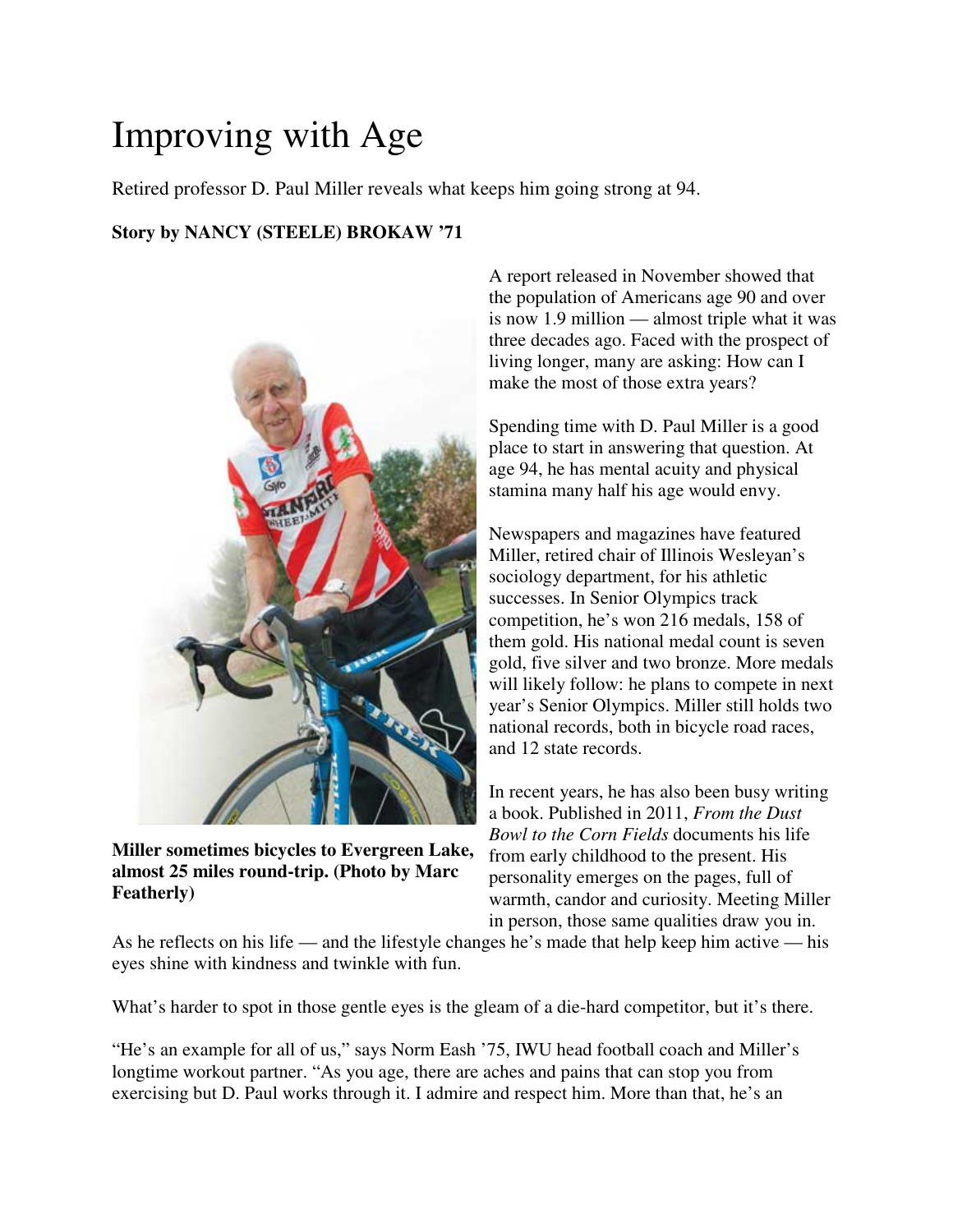interesting person and he's fun to be around. Someone at 94 might be set in his ways but he's very accepting of other viewpoints."

To understand how Miller has made the most of what he calls his "reclining years," it helps to go back to his beginnings, documented in

*From the Dust Bowl to the Corn Fields*.

He was born Aug. 30, 1917, on "The Eighty," an 80-acre farm 12 miles south of Protection, Kan. His family — including two brothers and two sisters — was part of an even bigger clan (14 aunts and uncles on his father's side) who shared in common a devotion to their Conservative Mennonite beliefs. Miller attended a tiny country school taught by his father, who was also a Mennonite minister and bishop.



**The Kansas farm where Miller grew up.**

At a young age, Miller was expected to get up early and "chore." That involved, among other things, slopping the pigs, helping with harvest and milking cows. He also fed the barn cats by squirting milk in their mouths and even took a few squirts himself on occasion.

At age 10, Miller drove his family's Model-T for the first time alone, sent by his mother to borrow sugar from neighbors. At age 13, he got his first state-issued driver's license, a document he still possesses. Despite such liberties, "my dad was a strict disciplinarian," he says, banning class parties and dances.

Miller lived his adolescence against the bleak backdrop of the Great Depression, while dust storms blotted the Kansas sky. He remembers when school was dismissed at 1 p.m. during one such storm. Driving home, he couldn't see as far as the radiator cap at the front of his car. He recalls shoveling dust that had "drifted like snow" to the top of a pigpen fence, four or five feet high, on his family farm.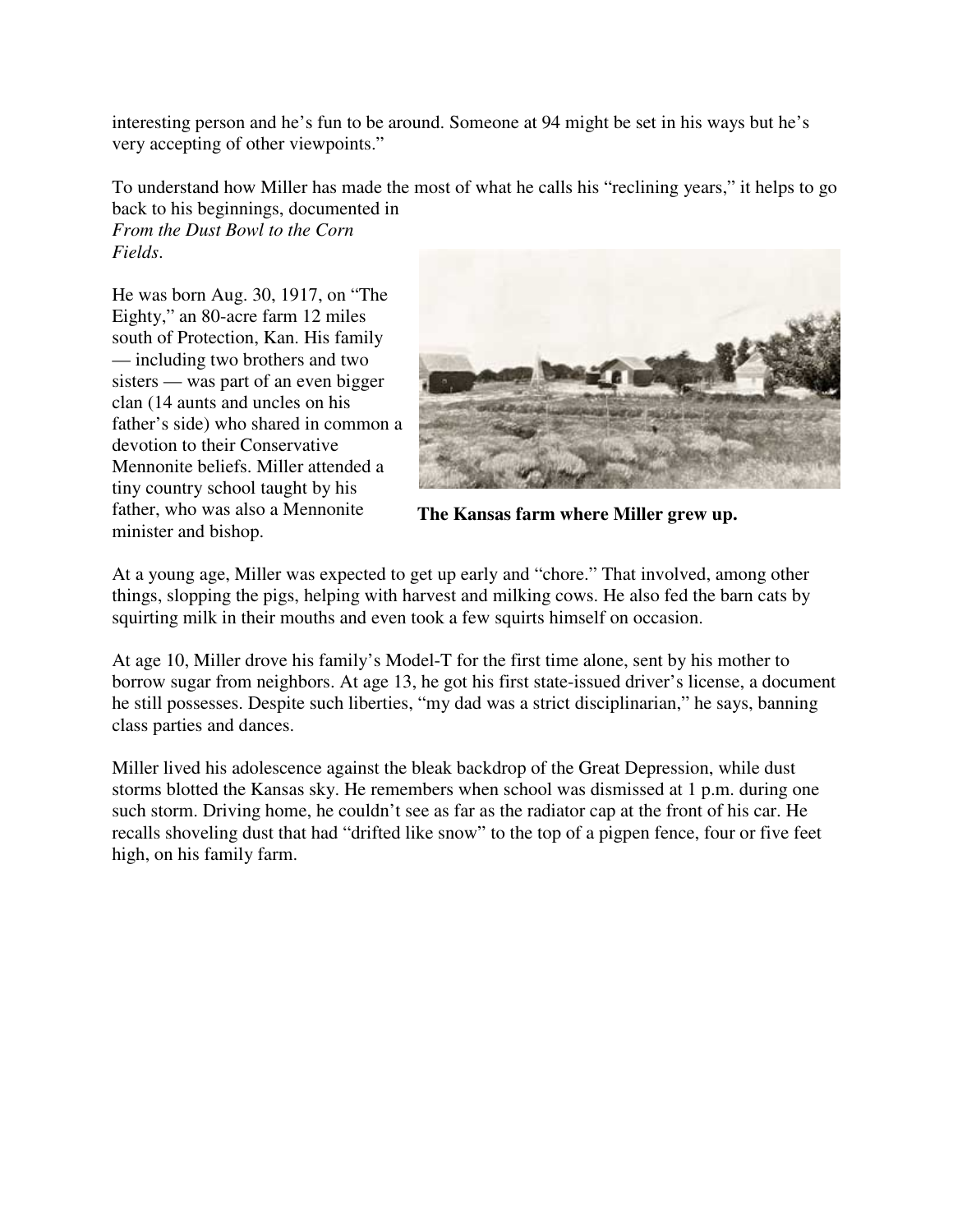

**Miller's first teaching job was at a small Kansas school. During World War II, he was assigned to a civilian camp for conscientious objectors.**

Despite the hard times and strict upbringing, Miller had his share of fun. He and a cousin who lived nearby played, fished, swam and hunted together. To earn spending money, he trapped, skinned and stretched animal pelts, which he sold for about \$1.50 each (though one badger pelt fetched \$4). One night, they even bagged 10 skunks, dragged out one by one from under an old water tank by the family dog, Jubilee, leaving them "exasperated and well scented with skunk spray," as he writes in his book.

Encouraged by their father to get as much education as they could, Miller and his siblings all earned bachelor's degrees, with the three boys completing doctorates. In 1936, Miller attended Hesston College, a Mennonite

school north of Wichita, Kan. There, he ran track for the first time. Wearing shorts was forbidden for modesty's sake, so he rolled his pant legs, held up with rubber bands, to his knees for his races, which he often won.

While taking summer classes at Fort Hays State College to get his teaching certificate, Miller caught his first real glimpse of life outside the Mennonite community. After seeing his first movie, he was shocked when the girl who went with him lit a cigarette. Gradually, the "bashful country boy" began to like the freedoms of life away from his sheltered home environment. "The whole world was out there ready for me to jump in," he writes in his book.

With World War II, Miller's life took a profound turn. He and some 12,000 other draft-aged men from historic peace churches and other denominations were granted conscientious objector (CO) classification. Each was assigned to one of 152 Civilian Public Service (CPS) camps set up as an alternative to military service. Serving without wages, CPS men made significant contributions to forestry, agriculture, social services and mental-health practices. Thirty-six COs even voluntarily starved themselves for a study on how best to treat malnourished war refugees.

While most COs were forced to leave behind their families, Miller was luckier: Both a younger brother and brother-in-law were inducted into the same camp at Sideling Hill, Pa., in 1942. Later, Miller was transferred to Delaware State Hospital, where he led a group of 45 COs who worked in the psychiatric wards. For recreation, Miller sang in a CPS men's chorus and played on softball teams. Such activities helped raise morale among men whom some called "yellowbellied" for their pacifist beliefs.

Miller looks back on his four-year CPS experience as positive and confidence-building. "I consider it sort of a beginning of 'coming out of my shell,'" he writes in his memoir.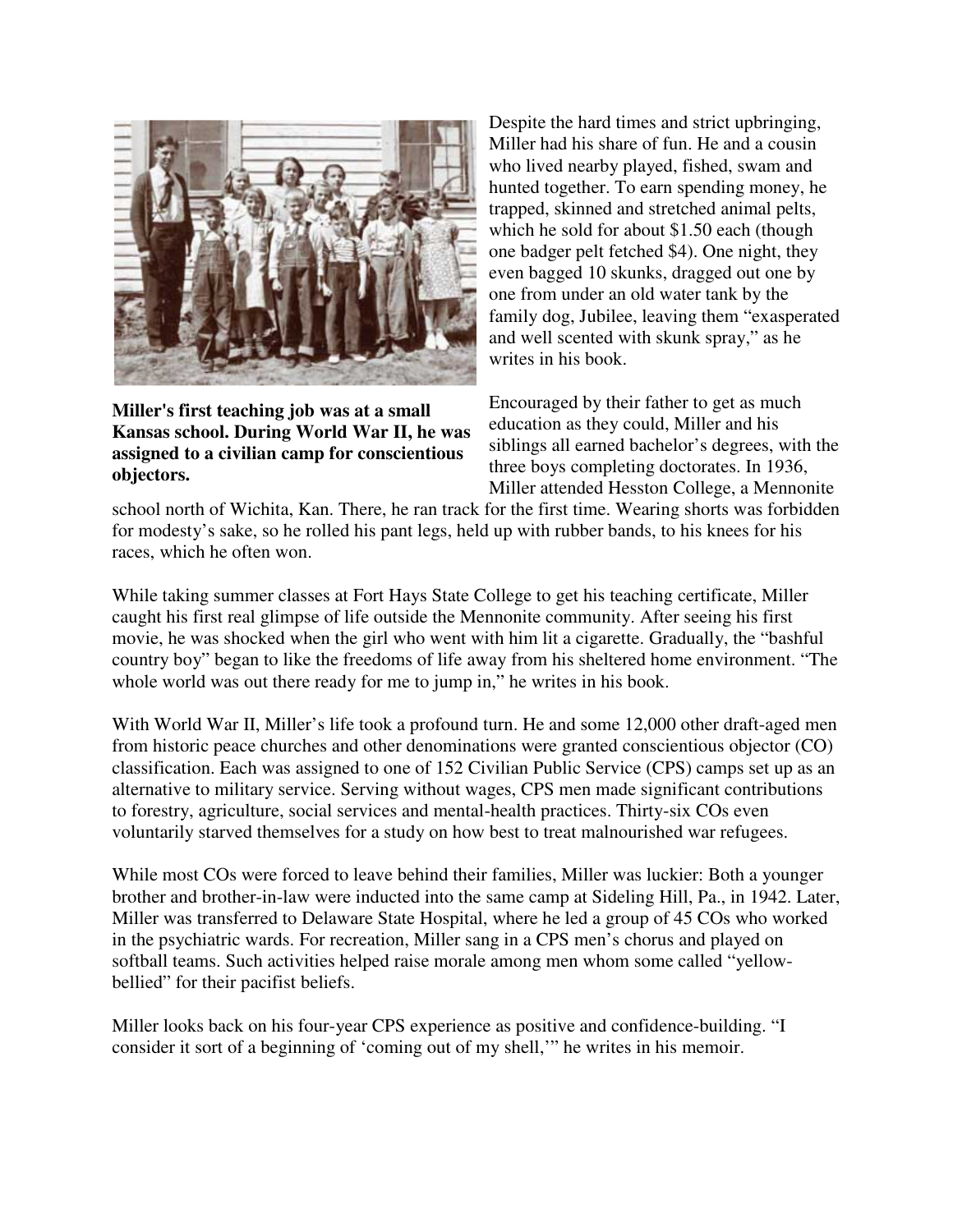After concluding his CPS service, Miller taught high school in Hillsboro, Kan., before beginning full-time graduate studies at the University of Nebraska in 1947. That same year he married Anne Wiebe. A music teacher and a Mennonite, she and Miller had met two years earlier while she was touring CPS camps to help develop their music programs.

Miller taught at Nebraska, Wayne State and Mankato State prior to joining Wesleyan's faculty as sociology chair in 1960. He looks back with special fondness on the travel he did during his IWU tenure, including European sabbaticals and accompanying a January Short Term class to Russia.

During his 1978-79 sabbatical, he lived with Amish in Arthur, Ill. While laboring in a woodworking shop for room and board, he conducted research for his book *The Illinois Amish*, which included a history of the settlement, descriptions of its education and economic activities and a directory of every Amish person living in the community. Miller also taught a popular class at IWU called



**"He's an example for all of us," says Norm Eash '75, IWU head football coach and Miller's longtime workout partner. (Photo by Marc Featherly)**

"Amish Society" that included field trips to Amish communities.

While an expert in traditional Amish values, Miller's held beliefs far ahead of his time. He rode a bike to work, and taught about environmental issues such as overpopulation, depletion of resources and pollution. "People thought I was crazy back then," he says. "I was accused of being a pessimist. I thought, and still think, I was a realist."

Around 1982, Miller and his wife "quit teaching" (a phrase he prefers to "retired").

"We went through 'withdrawal distress,'" he recalls. "We had to realize and adjust to the fact that the institutions from which we retired were going to continue even after we left them."

Once they adjusted, Miller says, "Anne and I embarked on what has probably become the most enjoyable period of our lives."

In the late 1990s, the couple moved to a smaller home in the Mennonite Residential Community in Normal and began "disposing of our earthly goods," as he calls it. Deciding what they wanted to pass along to their children — including such items as a spinning wheel, a Russian glass egg and a British taxi horn — the couple called a family meeting. Told to "take a walk," when the two returned they found things had been amicably decided. "It was a big relief off our minds to get things settled," he says.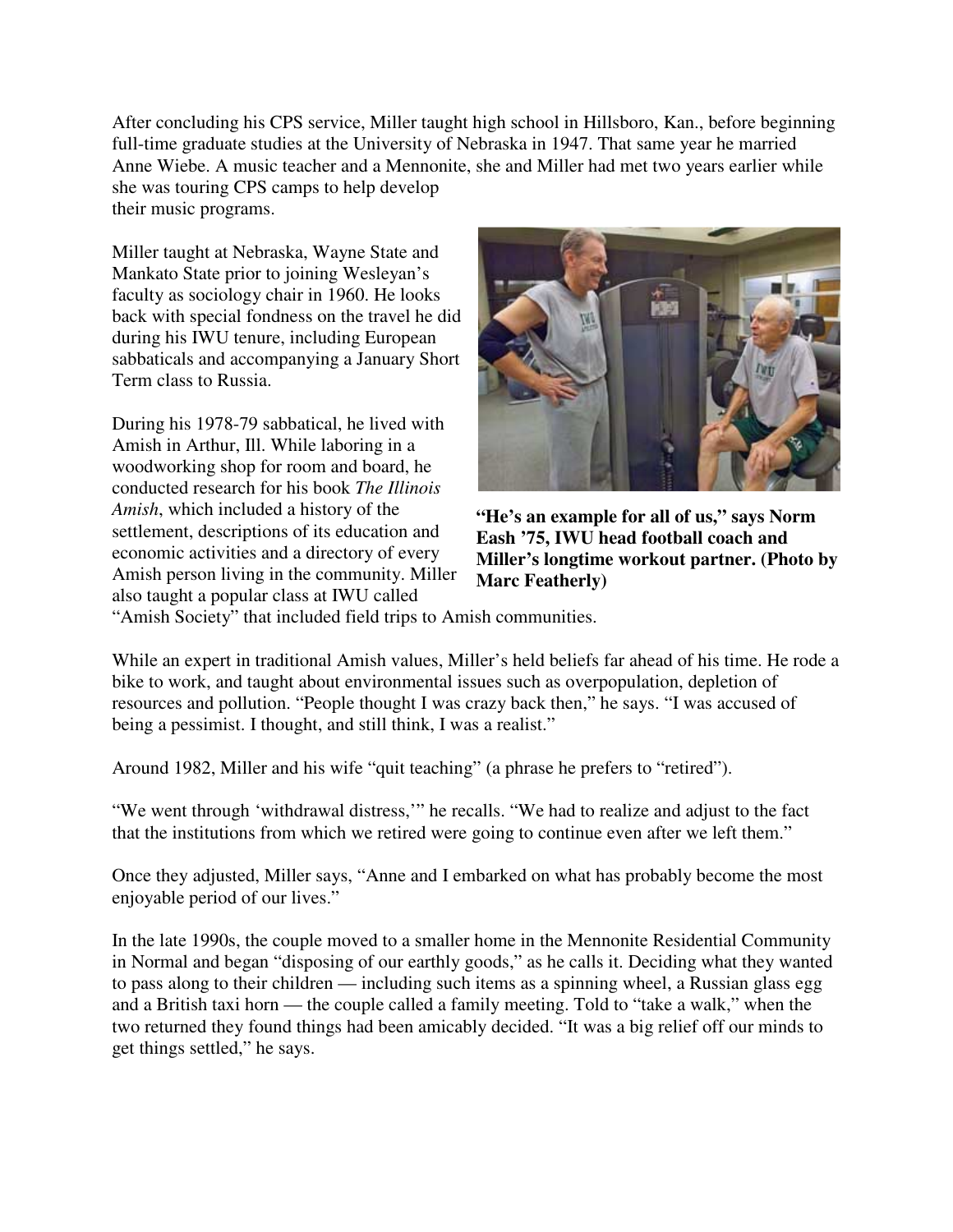Miller and his wife were also joined in their commitment to keep in physical shape, exercising together five days a week. However, Anne gradually began to develop trouble walking. Diagnosed with two fractured vertebra, she was eventually confined to using a walker indoors and a wheel chair when traveling. Miller was Anne's full-time caregiver for the last three years of her life. She died peacefully in her sleep on Feb. 5, 2010.

"It's hard," Miller says of losing Anne. Writing in his book, he observes, "Life is different for me, a big void, but time passes. … I often wish she were here to give her input and help make decisions." He doesn't offer any advice to someone going through a similar loss but says that for himself, he has simply had to "roll with the punches and adjust."

Wendell Hess — retired IWU provost and professor and a longtime friend of Miller's observes that "Anne's handicap motivated D. Paul to get in good enough shape to be her caregiver and to keep her home. And, by golly, he did."



**Among the medals Miller has won in senior competition are seven national golds.**

Miller arrives at 5 a.m. each weekday at the Shirk Athletic Center to work out. He begins with 15 minutes of stretching and yoga, followed by 20 minutes on the elliptical (it saves his joints) unless training for the Senior Olympics, in which case he works on the track. This is followed by 40 minutes of weight training with some socializing in between. Miller ends his workout with a shower, goes home, has breakfast and then, as he puts it, "I'm ready to start my day."

Those days often include driving out to the land he owns — 127 acres of woodland in southern Illinois, now listed as an Illinois Natural Heritage Landmark, and a smaller lot near Carlock, Ill., which he calls his "playground." Miller is actively involved in maintaining both properties, removing honeysuckle and other brush and working with forestry services in planting and harvesting trees.

For both income and the challenge of it, Miller repairs clocks. He's fixed more than 1,000 since 1970. He finds it satisfying to take one apart and reassemble its hundreds of pieces into something whole and running. He's even made it a family project, rebuilding clocks with four of his six grandchildren. "I don't advertise clock repair," he says, "but I can't seem to say 'no.'"

He enjoys spending time with family and friends, and loves to follow Titan sports, traveling on the fan bus to out-of-town games. As example of that dedication, Eash recalls when Miller sprinted to catch the bus, slipped on the ice and broke his wrist, but went to the game anyway.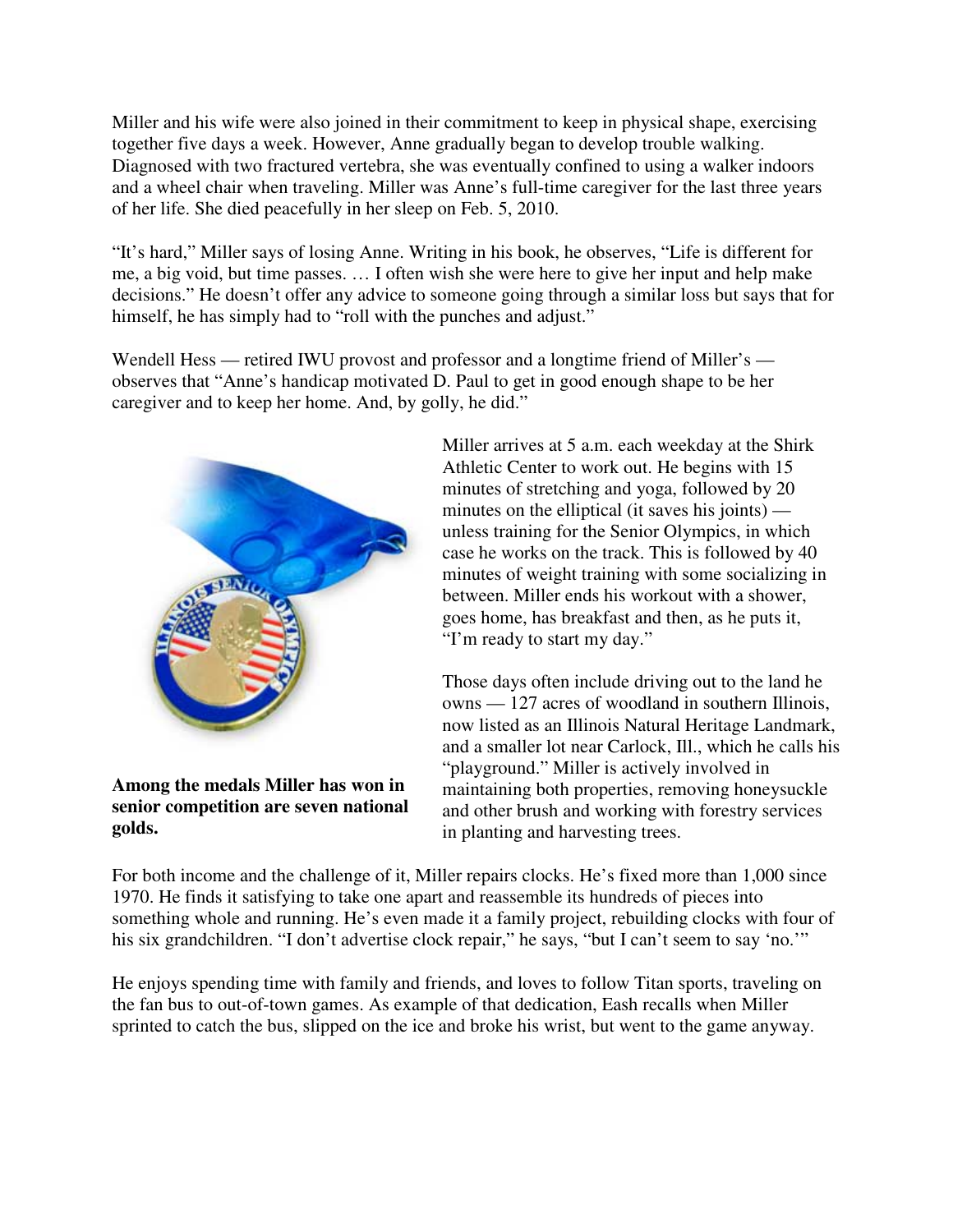In recent years, Miller has made what he calls a "conversion" to vegetarianism, a decision he made after doing extensive research. He believes that eating low on the food chain provides personal-health benefits and lower medical expenses and is also ethically responsible. But it isn't easy, he admits. He's modified his diet in recent years, adding freshcaught ocean salmon and venison to his diet in response to iron and protein deficiencies.

Miller never eats anything that comes from a feedlot because of the added hormones and antibiotics. He gets organic eggs delivered to his house and snacks on nuts and fruits. His breakfast consists of hot whole-grain cereal mixed with dried fruit, whole-wheat toast and orange juice. Lunch and dinner each feature several vegetables, often ones he's grown himself.



**In his kitchen at home, Miller prepares ingredients to bake bread. His diet includes vegetables grown in his garden. (Photo by Marc Featherly)**

Despite his healthy lifestyle, Miller admits, "My hips, back and knees seem to ache more and more as time passes." He can foresee the time when he will no longer be able to run in Senior Olympics track events, but hopes his ability to bicycle will last longer. But, as he writes in his book, "Let's face it, sooner or later, all rigorous activity comes to a close."

When asked if he fears dying, he responds with a quick and confident "no."

"I'm ready to die and not at all afraid," Miller says. He wants to really live until he dies and not use up his money at a nursing home. He describes his personal spiritual journey at some length in his book. It's a journey that's taken him from his conservative Kansas home church to something considerably less doctrinal. He says he's one who can "doubt fiercely and believe ferociously" at the same time.

"God," he writes, "is the total of all there is." Miller is content to live within the mystery of both life and death without fear. He knows his views don't jibe with everyone else's but he quotes Martin Luther: "Here I stand. I can do no other." His spiritual journey is not yet over, he says. "I hope I'll continue to get new ideas as long as I live."

At the same time, there comes a time to stop all the intellectual pursuits and philosophizing "and keep on trying to improve our state of being and enjoyment."

With the wisdom learned through more than nine decades of living, Miller boils down his formula for happiness into three simple points.

"You need something to do, someone to love and something to hope for."